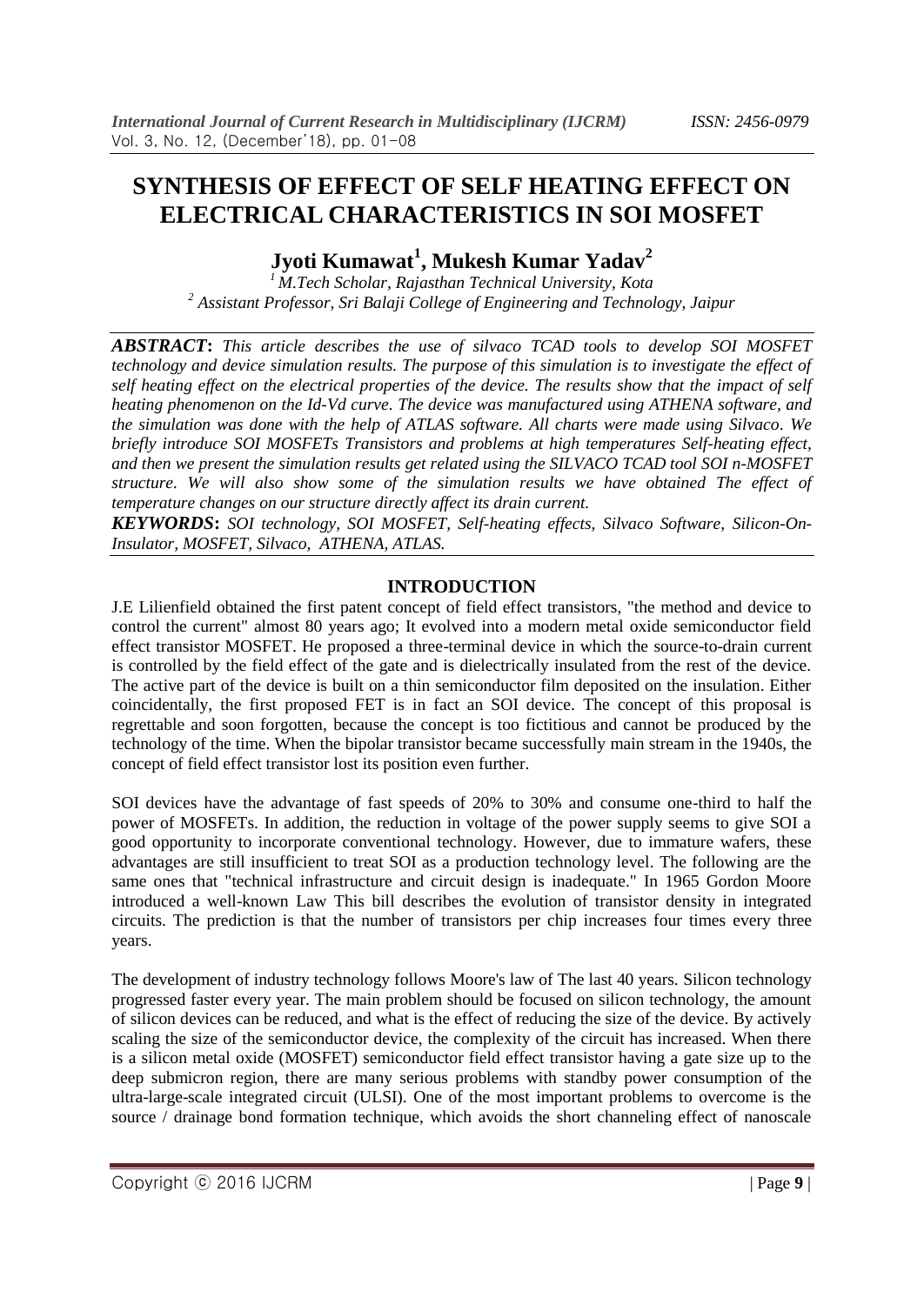devices. In order to overcome this problem, new circuit design techniques have been introduced for new technologies such as silicon on insulation (SOI).



**Fig-1 Structure of SOI-MOSFET**

As the expansion continues to meet market needs, conventional bulk silicon devices are now subject to some basic physical limitations for further scaling. It is believed that silicon-on-insulator technology can be a good alternative to conventional MOSFETs in deep submicron regions. However, the tolerance of partially and completely depleted SOI MOSFETs remains a problem.

## **SOI MOSFET TRANSISTOR**

SOI (silicon on insulator) was originally invented for use in many special environments, such as radiation hardening or high voltage integrated circuits. In recent years, SOI has become a serious competitor for low power and high performance applications [2]. SOI MOSFETs are different from traditional high-capacity MOSFETs. For bulk MOSFETs, the silicon channel region is directly on the substrate. For the SOI MOSFET, a buried oxide layer is formed on the bulk silicon substrate. The silicon thin film is present on the top of the buried oxide layer in which the active MOS device and the circuit are provided. The cross section of the basic n-type MOSFET on the SOI is shown in Fig. Figure 2 shows a photograph of an example of a SOI MOSFET. Fig. 2 (a) Fig. 1 is shown in Fig. Figure 2 (b)



**Fig-2 Cross Section structure of SOI-MOSFET**

SOI MOSFETs have many advantages over devices and circuit stages. Due to the buried oxide (BOX)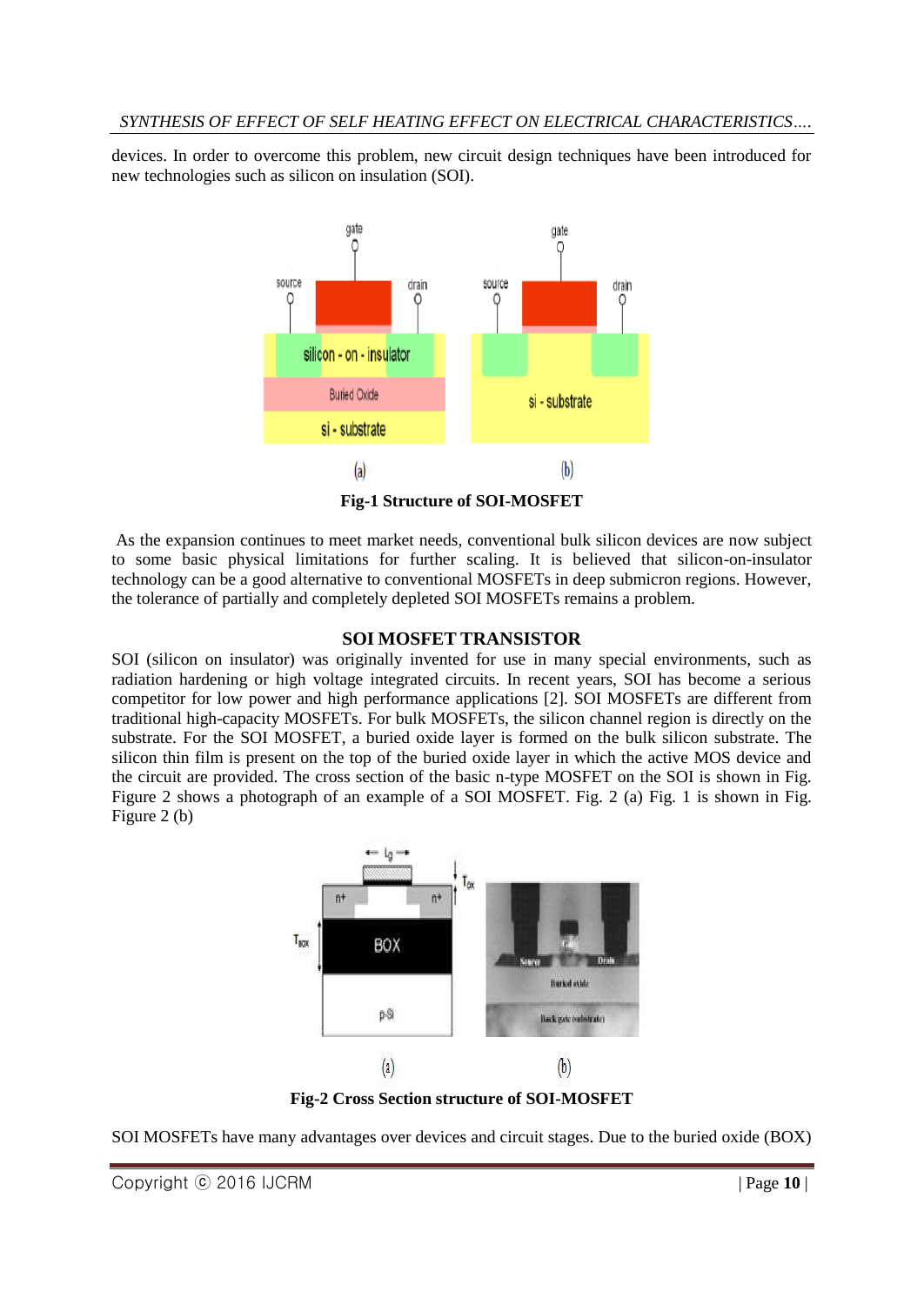# *SYNTHESIS OF EFFECT OF SELF HEATING EFFECT ON ELECTRICAL CHARACTERISTICS….*

layer, the parasitic capacitance of the SOI MOSFET device is less than the parasitic capacitance of the MOSFET. Thus, the use of SOI MOSFETs can increase the speed of digital CMOS circuits to reduce the latency of digital CMOS circuits due to junction capacitance. On the other hand, the power delay of the SOI CMOS circuit is much smaller than that of the bulk symmetry, which is also due to the smaller parasitic capacitance in the SOI MOSFET and the reduced leakage current through the BOX. So we can say that SOI MOSFET technology has high speed and low power characteristics. On the device side, the SOI MOSFET is not latched due to buried oxide isolation, and compared to bulk MOSFETs, SOI MOSFETs are more susceptible to isolating devices, making SOI CMOS technology with higher device densities and easier device isolation structures.While these advantages of SOI technology are well known, the successful introduction of SOI technology for large-scale applications faces some key challenges in the entire range of materials, processes, manufacturing and devices,design. SOI manufacturing process is changing Mature enough to mass production of low cost, low defect density of the substrate. Another major problem is to control the thickness of the silicon film to precisely control the threshold of fully depleted devices.

The SOI MOSFET can be further divided into partial depletion (PD). Figure 2 (a) and fully depleted (FD) SOI devices. 2 (b). In addition, components with thin SOI layers (typically <50 nm) and all body regions under the channel are depleted are called fully depleted SOIs. In contrast, elements that have a thick SOI layer (typically  $\&$  gt; 100 nm) and that are not depleted in the bottom of the body region are referred to as partial partly depleted SOI [5].



Fig. 3 (a) Structure of partially depleted SOI MOSFET, (b) Structure of fully depleted SOI MOSFET

# **DEVICE SIMULATION**

Numerical simulations of the SOI n MOSFET were performed by using the SILVACO TCAD tools. The different parameters of our structure are assumed as follows:

|                 | Table-1 (List of Parameters)                |
|-----------------|---------------------------------------------|
| <b>Symbol</b>   | <b>Designation</b>                          |
| $L_D, L_S, L_G$ | Drain length, Source length and Gate length |
| L               | Channel length                              |
| $T_{OX}$        | Gate oxide thickness                        |
| Tsi             | Silicon film thickness                      |
| $T_{\rm BOX}$   | Buried oxide thickness                      |
|                 | substrate thickness                         |
|                 | Depth junction                              |
| $\rm N_A$       | Substrate concentration                     |
| Nn              | Drain and Source concentration              |

The below structure is obtained using ATLAS device simulation using. The thickness of the silicon film is 0.2 um. This ensures that the channel is partially depleted.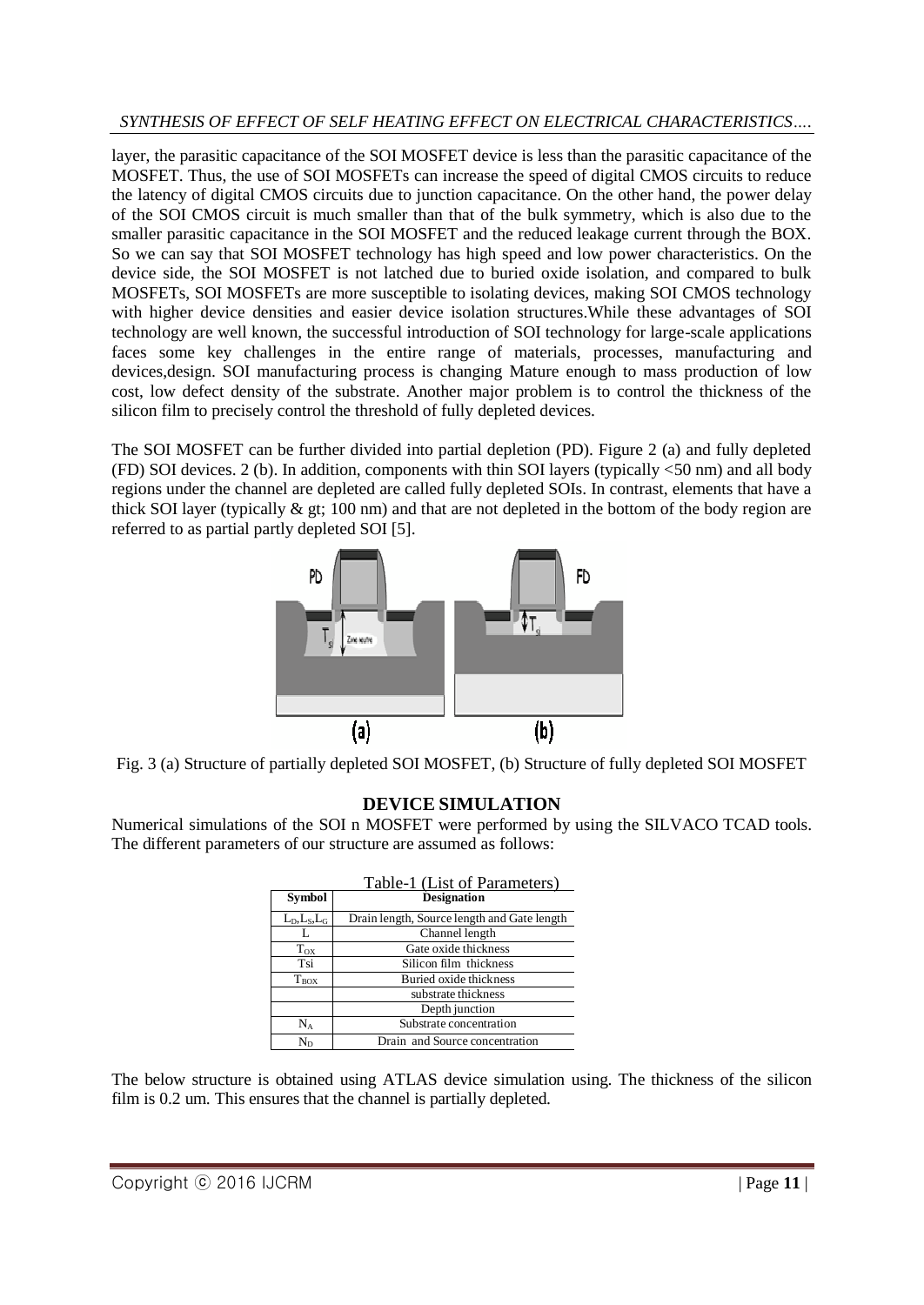*SYNTHESIS OF EFFECT OF SELF HEATING EFFECT ON ELECTRICAL CHARACTERISTICS….*



#### **Fig.4. SOI-MOSFET Structure**

#### **SELF HEATING EFFECTS**

The operation of the MOSFET transistor, the electric power generates a quantity of heat per Joule effect. More the power will be raised; the temperature of the channel will increase. However, the physical parameters such as mobility, the threshold voltage or the saturation speed are temperature dependent. These three parameters are related to the temperature by the following empirical relations

 $\mu$ eff= $\mu$ eff,Tamb(T/Tamb)<sup>-k1</sup> V**th=**Vtheff,Tamb-k2(T-Tamb) Vsat=Vsateff,Tamb-AT[(T/Tamb)/ Tamb] Where:  $k_1 \in [1, 5; 1, 7]$ ,  $k_2 \in [0, 5; 4]$ , A<sub>T</sub>=3,3·10<sup>4</sup>.

The reduction of effective mobility is dominated by restrictive factors. When the temperature or dissipation power increases, the decrease in mobility involves a decrease in the drain current IDS. Therefore, the power dissipated will be lower, which will involve a decrease in temperature. Then build self-sustaining phenomena, connect channel temperature and IDS. It is self-heating effect.

Depending on the type of material and its thermal conductivity, the heat generated will be discharged through the entire device. The final amount varies linearly according to temperature. Therefore, in the case of a MOSFET including a buried oxide as compared with a counterpart on the bulk silicon, the heat generated is difficult to discharge. This insulation involves an increase in the temperature in the channel. Thus, the effect of the self-heating effect in the SOI MOSFET transistor is more pronounced.



Fig.5 Lattice Temperature in SOI MOSFET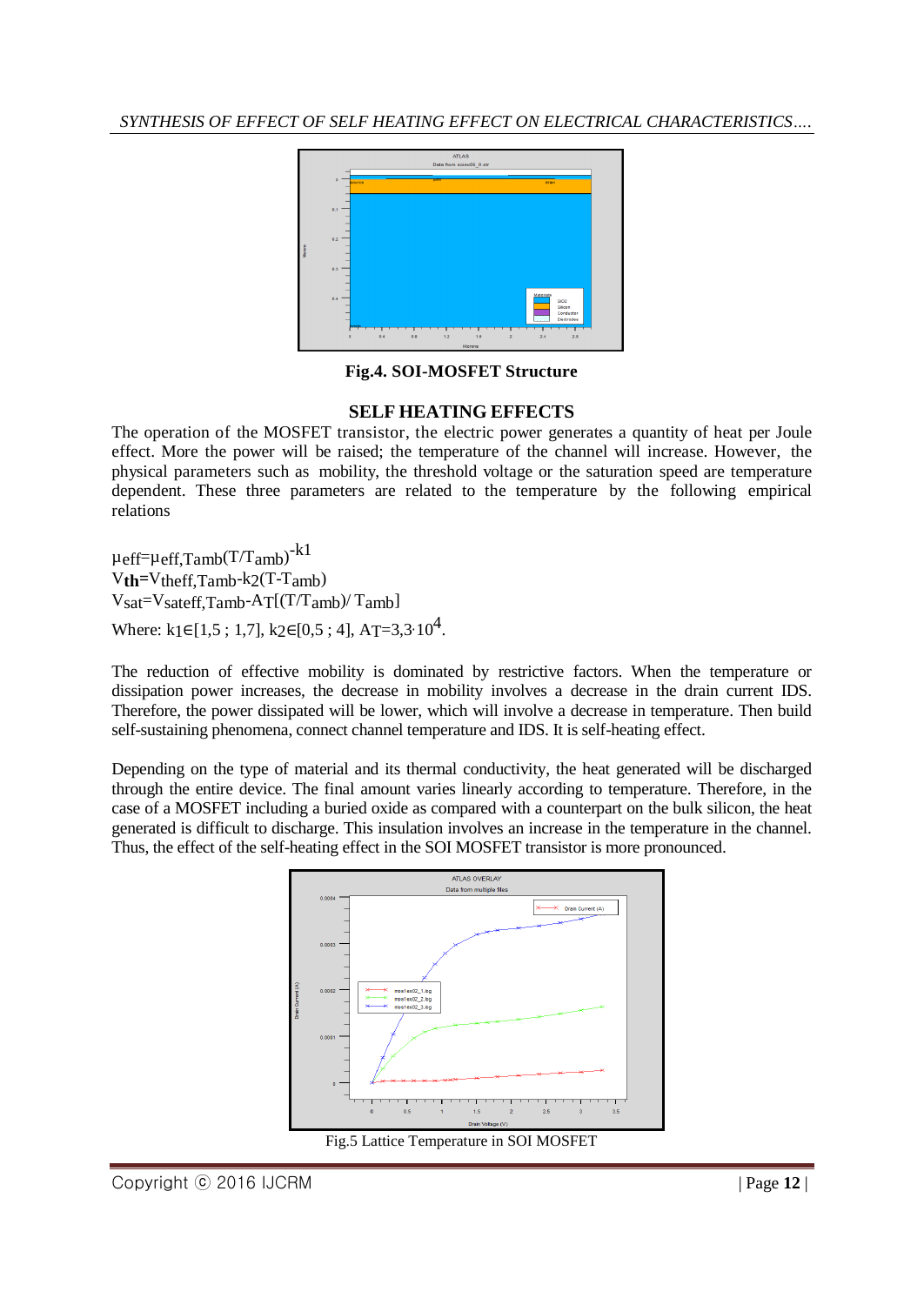## **SIMULATION AND RESULTS**

Figure 5 and Figure 6 shows the  $I_{DS}$ -V<sub>DS</sub> characteristics of the SOI-MOSFET transistor for 3V gate bias, respectively.

The current drain IDS decreases as the temperature increases. At high temperatures, the channel mobility is reduced. This reduction in mobility results in a reduction in drain current.

The dependence of the drain current IDS on temperature is affected by the threshold voltage and the channel mobility ID (T)  $\approx \mu$  (T) [VGS-Vth(T)]. The reduction of these two parameters has the opposite effect on the current.

The [VGS Vth (T)] term causes the drain current to increase as the temperature increases, because the threshold voltage decreases with temperature. On the other hand, the  $\mu$  (T) term causes the drain current to decrease as the temperature increases, since the lattice scattering dominates at high temperatures and leads to a decrease in channel mobility.

At the high gate bias, the  $\mu$  (T) term is dominant and the [V<sub>GS</sub> V<sub>th</sub> (T)] term is dominant under the low gate bias [1].

In a given temperature beach, the current  $I_{DS}$  does not vary with the temperature of the gate bias  $V_{GS}$ called  $V_{GS}$  (ZTC) (zero temperature coefficient).

In addition, we can see the advantages of SOI technology, which exhibits a ZTC point over a wide temperature range of up to 600K. Simulation is able to identify the ZTC bias point [1] of the bulk CMOS transistor in linear and saturation regions up to 200 ° C.



**Fig.6 ID-V<sup>D</sup> Characteristics of SOI MOSFET without Self Heating**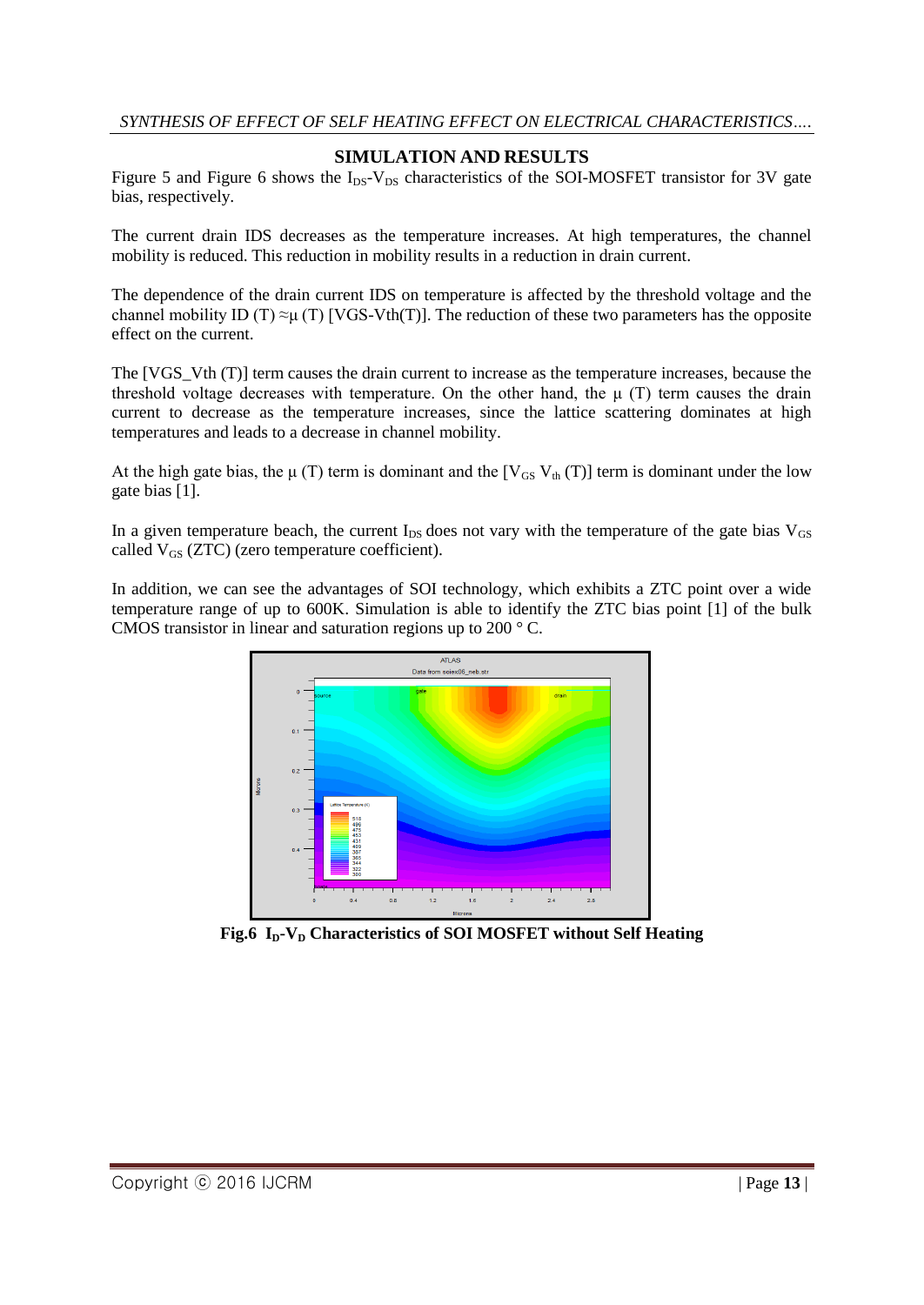*SYNTHESIS OF EFFECT OF SELF HEATING EFFECT ON ELECTRICAL CHARACTERISTICS….*



**Fig.7**  $I_p$ **-V**<sup>D</sup> **Characteristics of SOI MOSFET with self heating** 



**Fig.8**  $I_p$ **-V** $_p$  **Characteristics of SOI MOSFET with and without self heating** 

In the short channel devices , the potential barrier to form the conduction channel depends by both the transversal field (controlled by the gate-to-source bias )and the longitudinal field (controlled by the drain-to-source bias), at high drain bias, we see a lower ZTC bias point, the potential barrier decreases leading to drain-induced-barrier- lowering (DIBL) that causes the threshold voltage to drop. Hence we see a lower ZTC bias point at high drain bias for a short channel SOI MOSFET.

# **CONCLUSION**

From the simulation results of the SOI n MOSFET structure working with the Atlas-SILVACO tool, we can note the following: Temperature is one of the basic parameters to be considered. In fact, the temperature makes it possible to change component performance and therefore Circuit.

The use of CMOS devices on body substrates at high temperatures is limited by the presence of latches and high leakage currents.

The CMOS devices on the SOI substrate operate at high temperatures. Using this technique eliminates the latch, the leakage current is not important, which is for these SOI technology is highly exploited to a great extent Temperature application.